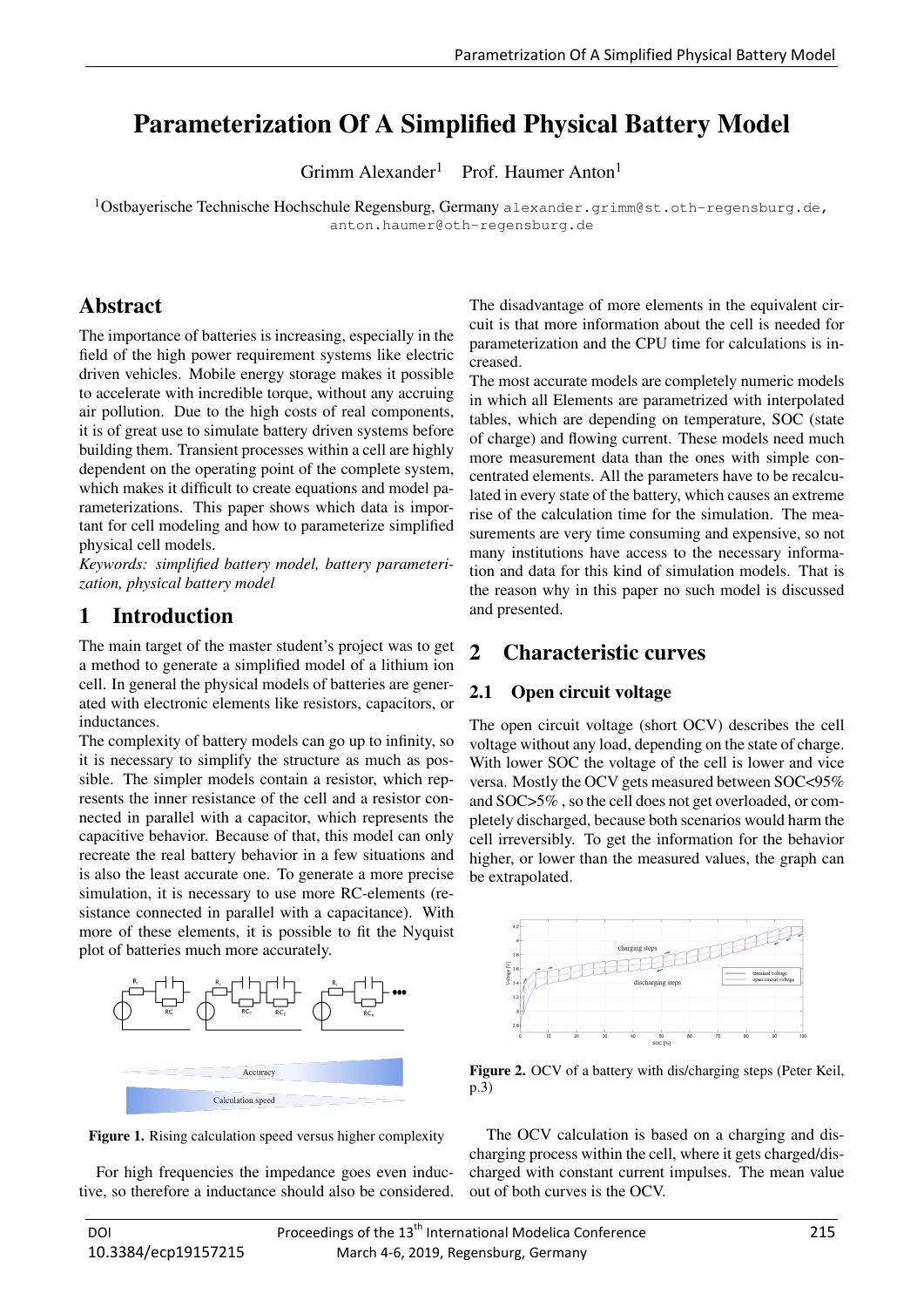

Figure 3. Schematic representation of a battery impulse response

#### 2.2 Impulse response

The Impulse response shows the dynamic behaviour of the cell. To measure this specific curve, the battery gets electrically powered with predefined current impulses. It is possible to read a general time constant out of the graph for parametrization (Figure 3).

#### 2.3 Electrochemical impedance spectroscopy

The electrochemical impedance spectroscopy (short EIS) shows the cell impedance depending on the current frequency and temperature. It is currently the most accurate method to describe the battery impedance behavior, but also the most elaborate and expensive with regards to the costs for measurements. Every single graph shows the behavior of the impedance for a fixed temperature and SOC. That means, that the EIS graph is different for every SOC and temperature.



Figure 4. Schematic representation of an EIS

Figure 4 shows the graph of an EIS, which begins on the right hand side with  $f \approx 0Hz$  and continue to the left with rising frequency. It can be divided into four sections, which show an individual characteristic of the cell. By low frequencies, the effect of the diffusion of the chemical ingredients influence the behavior the most. When the graph rises again, the effect of the double layer capacity, which is caused by the structure of a lithium ion cell, has the most impact. The section between the crossing point

with the real part axis and the section for the double layer capacity shows the influence of the solid electrolyte interface on the impedance. The crossing point represents the inner resistance of the battery. When the frequency rise above this point, the battery begins to show inductive values, which can be simulated by inductances. It is important to know in which operating point the simulation will run mostly, so different equivalent circuits can be chosen for better results.

## 3 Parametrisation

There are many different models with different possibilities to parameterize them, but all of them have in common that they need the open circuit voltage for the basic voltage supply behavior. The data of the OCV can be interpolated and used for a voltage supply. In Modelica, there can be used a signal voltage and a CombiTable2D element and both are given in the Modelica Standard Library. The CombiTable2D can read the table of the OCV and provides the corresponding signal to the signal voltage source. If more OCV measurements within different temperatures are given, it is also possible to interpolate between the tables and provide a continuous behavior of the OCV within the temperature range. If the temperature can be seen as constant and it is precise enough for the individual application even data with different temperature, is not necessary.



Figure 5. Equivalent circuit with inner resistance

The inner resistance can be calculated based on the voltage drop, which can be seen between the OCV and the voltage while charging/discharging the cell (figure 2).

$$
R_i = \frac{\Delta U}{I_{step}}\tag{1}
$$

#### 3.1 Battery model with one RC-Element

There are two options to parameterize this model. It is possible to use the parameterization with the pulse response or with the electrochemical impedance spectroscopy. To do so with the pulse response is the much easier one and it does not need very expensive measurement systems like the other method. But like all other following models, it needs the OCV like the first and simplest model "Battery model with *Ri*".

The impulse response of a battery cell shows the inner resistance with the current and voltage in the first moments of the impulse. So the value of  $R_i$  (inner resistance)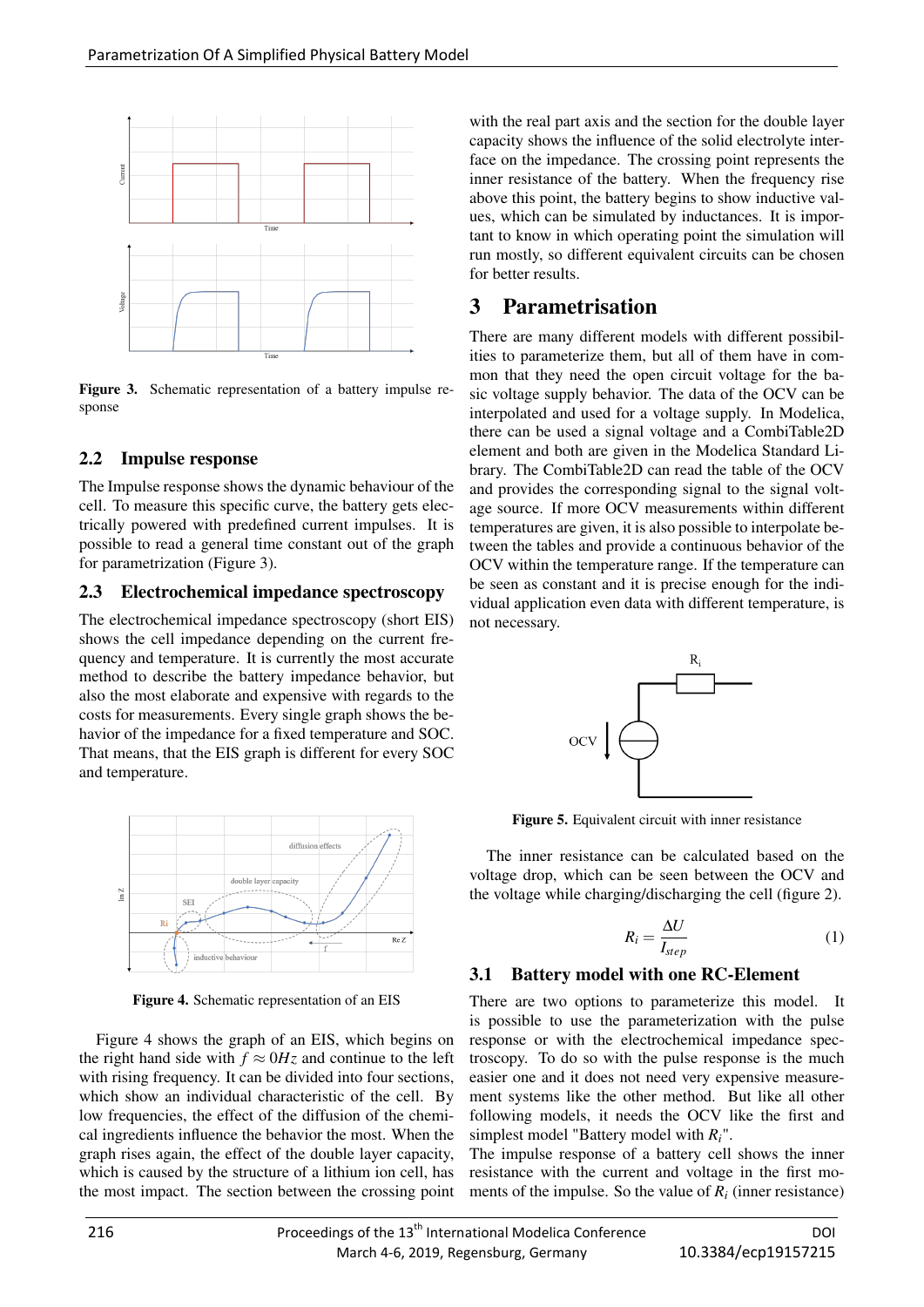can be calculated just by dividing voltage through the current. With the stationary current, that occurs after a short time ( $\Delta I \approx 0$ ) the resistance of the RC-element can be calculated by:

$$
R_{RC} = \frac{U}{I_{stat}} - R_i \tag{2}
$$

With the information about *R<sub>RC</sub>* and the impulse response, the capacitance can be calculated with the time constant  $\tau$ of the rising current.  $\tau$  needs to be read out of the impulse response.

$$
C = \frac{\tau}{R_{RC}}
$$
 (3)

The inner Resistance can be again calculated with the OCV:

$$
R_i = \frac{\Delta U}{I_{step}}\tag{4}
$$



Figure 6. Equivalent circuit with one RC-Element

#### 3.2 Parametrisation of any Model with the This leads to the separated real and imaginary part of *ZG*: **EIS**

For this, the electrochemical impedance spectroscopy (short EIS = Nyquist plot of a battery) of lithium cells has to be analysed and evaluated. To use this method for parametrization correctly, it is important to know in which frequency band the simulation will run. As said in 2.3 the EIS itself shows the impedance depending on the frequency of the battery and it can be divided into four sections, which show the individual characteristic of the elements of the equivalent circuit.That means, that the individual segments of the curve can be used to identify the parameters for the significant elements, which should represent this characteristic in the equivalent circuit. Every individual section of the EIS can be fitted with an algorithm and the formula for the impedance for each element. Therefore optimization tools like the curve fitting toolbox, optimization toolbox for Matlab and the Solver for Microsoft Excel can be used. The following example shows how it is done.

For this example the equivalent circuit with inner resistance and two RC-Elements is chosen. This structure is a very common model for batteries and it should provide

very high accuracy for low level frequencies (frequencies in which the battery behavior is not inductive). For the battery model application in cars, it can be said, that speed requirement (pedal position) does not change with high frequencies  $f \approx kHz$  and so doesn't the current for the motor with additional loads.



Figure 7. Equivalent circuit with two RC-Elements

To get the parameters for the other elements, it is necessary to know how the impedance for the structure is calculated. With the knowledge about the formula for the impedance it is possible to use a fitting algorithm to calculate the capacitances for the capacitors and the resistances for the resistors.

$$
Z_G = R_i + Z_{RC1} + Z_{RC2} \tag{5}
$$

$$
Z_{RC1} = \frac{R_1}{(\omega R_1 C_1)^2 + 1} - \frac{j \omega R_1^2 C_1}{(\omega R_1 C_1)^2 + 1}
$$
(6)

$$
Z_{RC2} = \frac{R_2}{(\omega R_2 C_2)^2 + 1} - \frac{j \omega R_2^2 C_2}{(\omega R_2 C_2)^2 + 1}
$$
(7)

$$
R_G = R_i + \frac{R_1}{(\omega R_1 C_1)^2 + 1} + \frac{R_2}{(\omega R_2 C_2)^2 + 1}
$$
 (8)

$$
X_G = -\frac{j\omega R_1^2 C_1}{(\omega R_1 C_1)^2 + 1} - \frac{j\omega R_2^2 C_2}{(\omega R_2 C_2)^2 + 1}
$$
(9)

The next part of the parameterization of a battery model with the EIS is to look up the measurement table of the EIS and choose the suitable data for the recreation of the graph. If the model has no inductance included, it is not possible to simulate inductive behavior. So all data with positive imaginary part is not suitable for the fitting and can be ignored.

The next step is to use the formula for the resistance (eq.:8) and the reactance (eq.:9) and minimize the deviation of the error squares:

$$
(R_{measured} - R_{calculated})^2 \stackrel{!}{=} \min \tag{10}
$$

$$
(X_{measured} - X_{calculated})^2 \stackrel{!}{=} \min \tag{11}
$$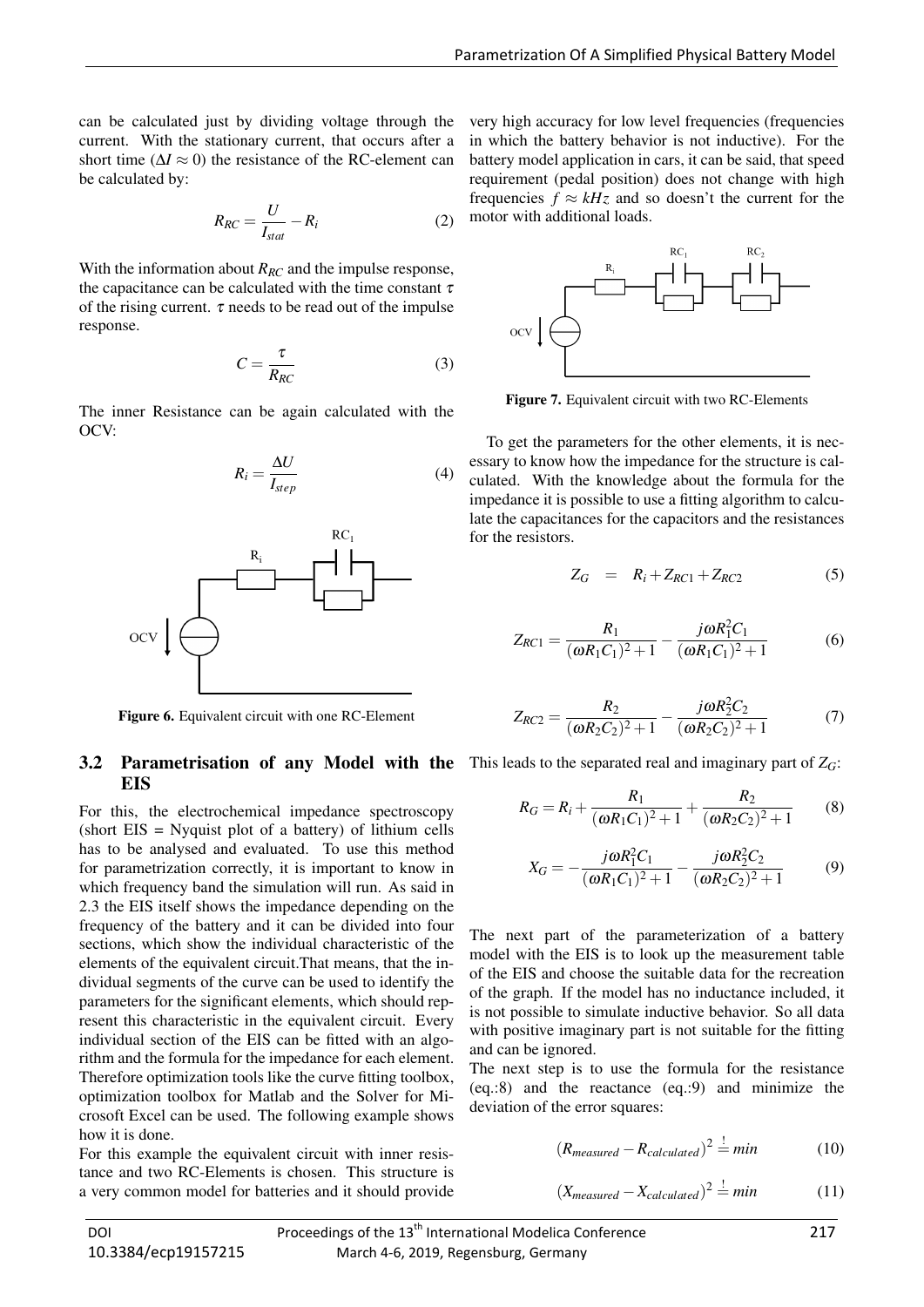Now it is time to use the fitting tool to calculate the four remaining parameters for the RC-Elements. The tool should find the minimum of the error squares by changing the parameters for the RC-Elements. Every solving algorithm needs well chosen start values for the calculation. Therefore the resistances should not be higher than realistic values. The resistances are commonly not higher than one Ohm for li-ion battery cells. The capacitances are more difficult to select. Every cell chemistry is different, even if it also is among li-ion batteries and therefore the capacitances vary massively. If there aren't many informations about the cells and the start value available, zero Farad can be a good value for the beginning of the fitting process.

The solving algorithm tries to find the minimum for the error squares by changing the values of the RC-Elements and the formulas for the impedance. All of those algorithms are iterative solving methods which search for local minimums of the given functions and parameters. With the wrong start values the results will be false and need to be evaluated. This needs to be kept in mind.



Figure 8. Fitting result with example measurement data.

Figure 8 shows an example with the resulting impedances for the given frequencies. The fitting can approximate the measured graph very closely, which means, that the behavior of the real cell can be reproduced very well.

## 4 Battery Model for long term energy investigations of electric vehicles

This project "finding a suitable battery model and the possibility to parametrize it", is based on the previous project to create a Modelica based simulation library for modeling and simulation of complete electrically driven vehicles. To keep it simple and reasonable for a electical physical model, the following considerations were made.

### 4.1 Chosen model

After intense research in papers and books the decision was to take the cell model with inner resistance and two RC-Elements to get high accuracy and precision for the simulation. The structure of the RC-Elements can be seen as the two transition layers of the electrodes and the inner resistance like shown in figure 10. The two RC-Elements have to be parametrized differently, because of

the different chemical structure at each represented transition layer. The Resistors  $R_{i1}$  and  $R_{i2}$  represent the electrical resistance of the electrodes themselves. *Rel* reproduces the resistance of the electrolyte for the lithium-ions to go through.



Figure 9. Consideration of the equivalent circuit.

The resistances  $R_{i1}$ ,  $R_{i2}$ ,  $R_{el}$  in sum result into  $R_i$ .

$$
Z_G = R_{i1} + R_{i2} + R_{el} + Z_{RC1} + Z_{RC2}
$$
 (12)

$$
= R_i + Z_{RC1} + Z_{RC2} \tag{13}
$$

The model in the library needs additional elements for handling all the data and inclusion of the option to use all resistances for thermal management. An integrator converts the measured current into charge for calculation of the SOC. The SOC itself needs to be denormalized for the interpolation table of the OCV and all relevant signals are combined in the battery bus for a better overview. For a more realistic behaviour, the self discharge resistance *Rsd* is also considered and set by default to 1*M*Ω.

## 4.2 Simulation and modelling

Until now, this research project has no real EISmeasurements of cells from high voltage battery packs available. So it would make no sense to parameterize an model example of a car and try to simulate it, because it cannot be verified with any real measurements. The given graph in figure 8 at p.4 shows a value for the inner resistance that is way too high. With that data it is not possible to reproduce driving cycles with high acceleration and power requirements above  $\approx 150$ kW. Nevertheless the EMOTH battery model was tested with fictive values and was completely operational. It has to be kept in mind that the simulation will abort with a singularity error if the resistance is to high for the power requirement and the data for the OCV can only interpolate between the given data and not be extrapolated. If the temperature is rising above the maximum given value or falling below the minim given value, it will abort the simulation.